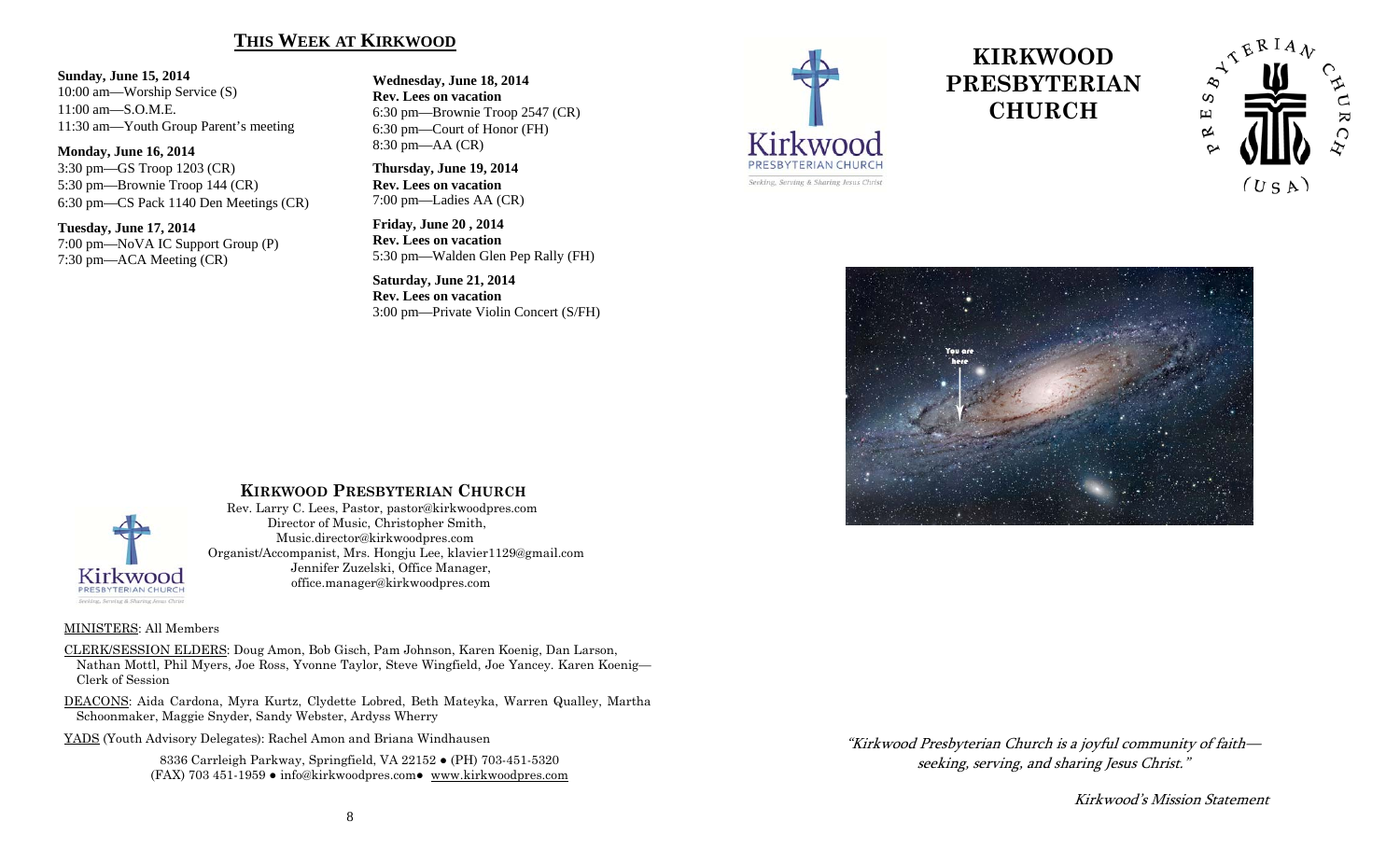# **TRINITY SUNDAYWE GATHER TOGETHER SILENT REFLECTION**

 $"I$  would rather be what God chose to make me than the most glorious creature that  $I$  could think of; for to have been thought about, born in God's thought, and then made by God, is the dearest, grandest and most precious thing in all thinking."

~ George MacDonald

*As you enter the sanctuary, please prepare for worship with quiet reverence.* 

| <b>PRELUDE</b>                                               |                                                                                                                           | Nearer, Still Nearer                                                                                           | C.H. Morris     |  |  |
|--------------------------------------------------------------|---------------------------------------------------------------------------------------------------------------------------|----------------------------------------------------------------------------------------------------------------|-----------------|--|--|
| PSALM FOR THE DAY                                            |                                                                                                                           | Psalm 8                                                                                                        |                 |  |  |
| <b>LIGHTING OF THE CANDLES</b>                               |                                                                                                                           |                                                                                                                |                 |  |  |
| <b>TOLLING OF THE BELLS</b>                                  |                                                                                                                           |                                                                                                                |                 |  |  |
| <b>WORDS OF WELCOME</b>                                      |                                                                                                                           |                                                                                                                | Lorenzo MacNabb |  |  |
| Leader:                                                      | Grace to you and peace in the name of our Lord Jesus Christ!<br>People: Let us worship God!                               |                                                                                                                |                 |  |  |
| O Lord, Our Lord<br><b>CONGREGATIONAL RESPONSE</b><br>121 GH |                                                                                                                           |                                                                                                                |                 |  |  |
| <b>CALL TO WORSHIP</b>                                       |                                                                                                                           | Lorenzo MacNabb                                                                                                |                 |  |  |
| Leader:                                                      | The grace of the Lord Jesus Christ, the love of God                                                                       |                                                                                                                |                 |  |  |
| People:<br>Leader:                                           | and the fellowship of the Holy Spirit be with you all.<br>And also with you.                                              |                                                                                                                |                 |  |  |
| People:                                                      |                                                                                                                           | We celebrate your world, Divine Creator -<br>The sun, moon, and stars; mountains, rivers, forests, and fields, |                 |  |  |
|                                                              | gentle rain, clear sky, cleansing wind;                                                                                   |                                                                                                                |                 |  |  |
|                                                              | awesome oceans, good earth.                                                                                               |                                                                                                                |                 |  |  |
| Leader:                                                      | We celebrate your salvation, Divine Redeemer -                                                                            |                                                                                                                |                 |  |  |
| People:                                                      | Lifting up the fallen, forgiving the sinful, embracing the weak,<br>remembering the forgotten, healing the brokenhearted. |                                                                                                                |                 |  |  |

Leader: We celebrate your presence, Divine Spirit -

**People: Bearing fruit in our lives, bring gifts to Christ's church, placing prayers on our lips and songs of praise in our hearts.** 

#### *This Week's Birthdays*:

| 15 | Robert Gisch                      |
|----|-----------------------------------|
|    | <b>Susie Yancey</b>               |
| 16 | <b>Jan Pickrel</b>                |
| 17 | Deanna Johnson                    |
| 19 | Suzanne Williams                  |
| 20 | <b>Bob Hemm</b>                   |
| 21 | Amy Jennette                      |
|    | <b>Jon Cary</b>                   |
|    | <b>This Week's Anniversaries:</b> |
| 15 | Nathan & Tammy Mottl              |
| 21 | Lars & Jean Larson                |
|    |                                   |
|    | <b>Special Concerns:</b>          |
|    | Members/friends in the armed ford |

ces who are in harm's way: Major Jason Moore, USMC Afghanistan

Our Missionaries in Zambia: Rev. Kari Nicewander & Joel DeJong



**Friend us on Facebook!** 

## *Health & Personal Concerns:*

*Joys & Concerns* 

Bob Flory Steve Coffman's sister-in-law, Jan Coffman Hal Sellers Dick Pape Heather Telfer's father, Bob Snow Morgan Death, friend of Jon Larson Kathy Lewis' friend Mary Torczon Keith Scott Bobbie Myers - Phil Myer's mother Mary Kay Berger, friend of Dani Schwalb Betty Fabian Dani Schwalb Alfredo and Arleene Luciano, brother and sister-inlaw of Aida Cardona Morgan Belcher, Debbie Wingfield's father Bill Plummer, friend of Larry & Cynthia Lees Carla Coffman, Rebecca Larson's mother Cindy Osborn, friend of Jennifer Zuzelski Sue Driver, Sandy Webster's sister-in-law

*Flowers today are given in celebration of Pam & Richard Pape's anniversary.*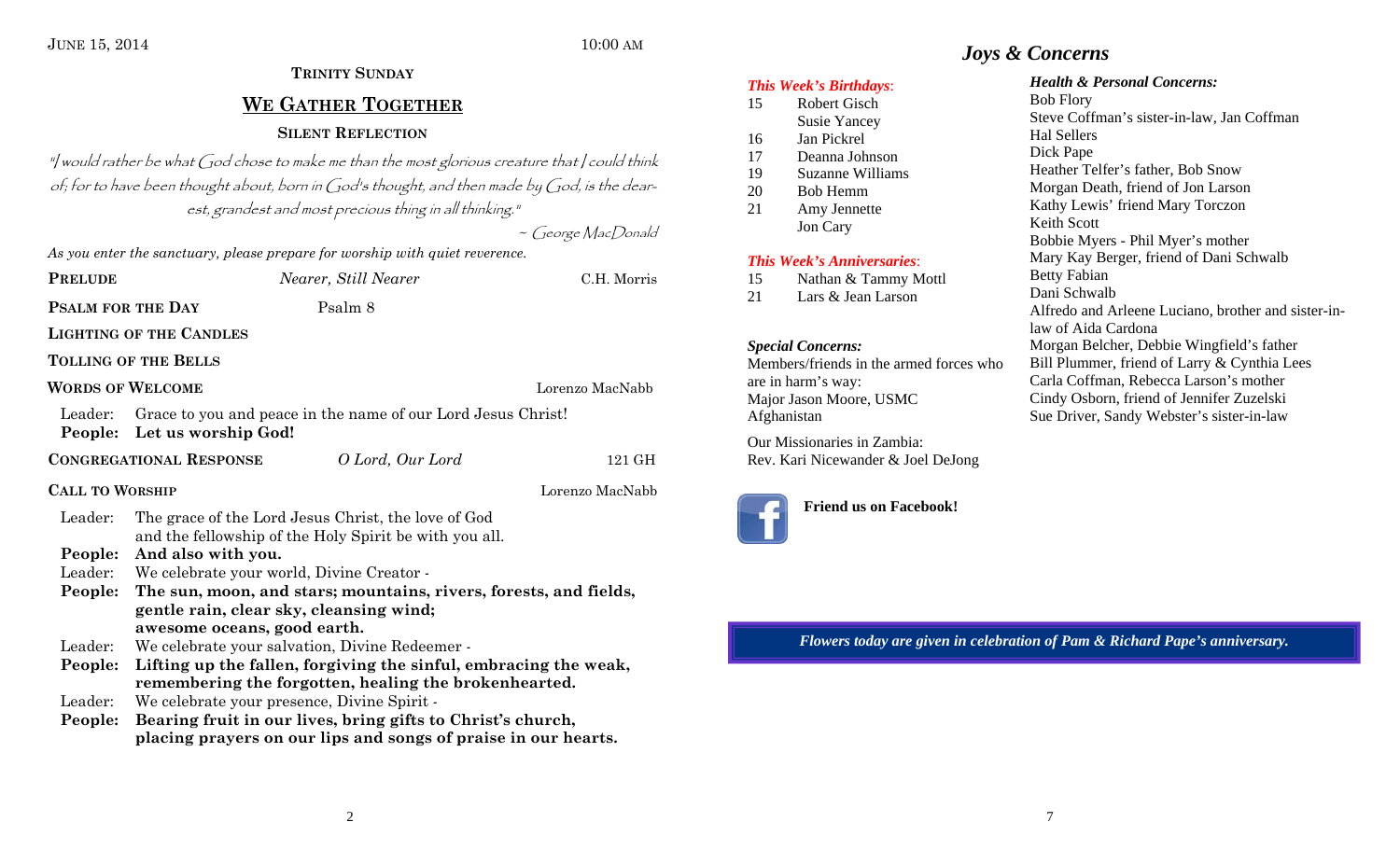| <b>Next Sunday's Revised Common Lectionary Readings:</b> |
|----------------------------------------------------------|
| Genesis $21:8-21$                                        |
| Psalm 86:1-10, 16-17                                     |
| Romans $6:1b-11$                                         |
| Matthew 10:24-39                                         |
|                                                          |

**The June/July/August edition of the Daily Bread is now available in the Commons area.** 

**Please support BS Troop 1140 by eating at the Springfield Ledo Pizza on Wednesday, June 18th from 5:00-9:30 pm.** 20% of all proceeds for both dine-in and carry out will go to Troop 1140 Sea Base Crew. **Don't forget to mention the Troop when ordering!** 

**SAVE THE DATE - Kirkwood's annual church picnic** will take place after worship on next Sunday, June 22<sup>nd</sup>. Come one, come all. Food, fun and fellowship. The Fellowship committee will provide hamburgers and hot dogs. We'll ask people to bring sides or desserts based on your last name: A-M dessert, N-Z sides. Please call the office if you have any questions.

**WEBS Summer Movie and Potluck series -** We will begin at 7:00 p.m. at our various houses, bring a dish to share (the host will give direction in suggesting items), and enjoy a movie and fellowship. Mark your calendars! If you have never participated, now is the time to start! Everyone welcomed. For more information and to RSVP – contact Martha Schoonmaker at home@schoonmaker.org , or call 703-451- 0808.

June 25 – TBD July 9 – Martha and Jim Schoonmaker's home July 23 – TBD August –  $6$  - TBD



### **GATHERING PRAYER (UNISON)**

O Blessed Trinity, in whom we know the Maker of all things seen and unseen, the Savior of all both near and far: By your Spirit enable us so to worship your divine majesty, that with all the company of heaven we may magnify your glorious name, saying: Holy, holy, holy. Glory to you, O Lord most high. Amen.

(PLEASE STAND)

**HYMN**

*I* Sing the Mighty Power of God 128 GH

# **WE PREPARE FOR THE WORD**

(PLEASE SIT)

### **CALL TO CONFESSION**

Out of love God created and God blessed, but our sin keeps us from rejoicing in the love God reveals. Yet Jesus Christ carried our sins to the cross, and the Holy Spirit breathes new life into us so that we can praise and serve God, our Maker, Savior, and life-giving Spirit. Let us confess our sins, that we may receive such grace. Let us pray…

### **PRAYER OF CONFESSION (UNISON)**

Holy, Loving, and Merciful God: You spoke and the heavens and earth came forth. You made all things good and bestowed your blessing upon creation. Jesus Christ, our Light, our Life, and our Savior: You have made us your brothers and sisters and sent us into the world as witnesses of your redeeming love and everlasting life. Holy Spirit, our Comforter and Guide: You enlighten us with wisdom, convict us with mercy, and draw us to this confession: that we have been poor stewards of the earth, spurious and spiritless disciples, unjust and callous in our dealings with others, divided in our witness and devotion to you. Forgive us, restore us, and renew us by the grace of our Lord Jesus Christ. In the name of the Father, and of the Son, and of the Holy Spirit, we pray. Amen.

#### *(moment of silence for personal confession)*

#### **ASSURANCE OF PARDON**

- Leader: Sisters and brothers, God continues to reshape the brokenness of our lives, filling our hearts with love, transforming our despair into hope and calling us into newness of life.
- **People: God loves us, Christ redeems us, and the Spirit empowers us. Thanks be to God!**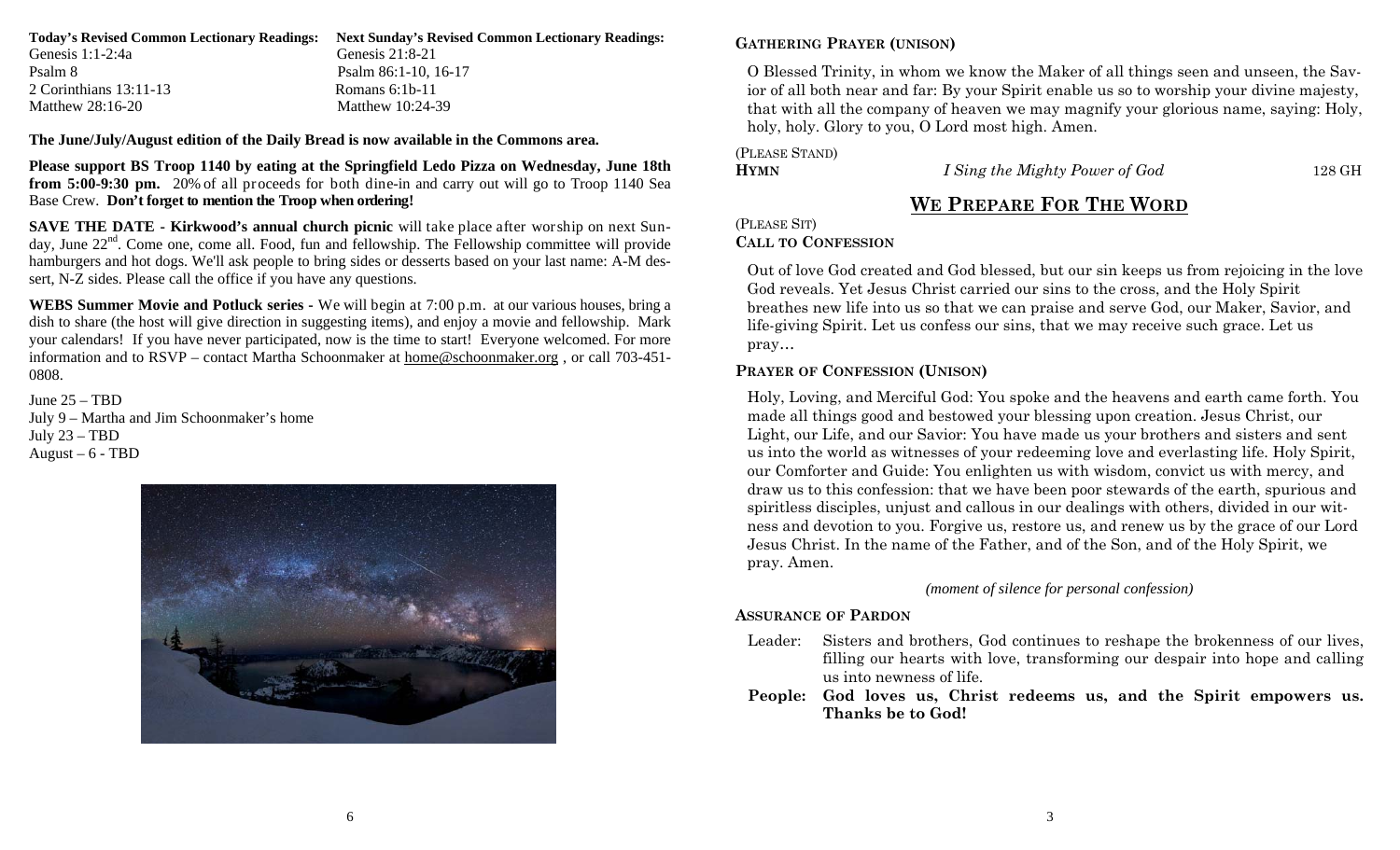*Father, I adore you, lay my life before you, how I love you. Jesus, I adore you, lay my life before you, how I love you. Spirit, I adore you, lay my life before you, how I love you.* 

#### **WE PASS THE PEACE OF CHRIST**

Leader: The Peace of our Lord Jesus Christ be with you all. **People: And also with you.**

#### **A MOMENT WITH THE CHILDREN**

(Children ages 3 to 3rd grade are dismissed to Davey and Goliath time.)

#### **GREETINGS, NEWS OF THE CHURCH**

(During the offertory please sign the Friendship Folder and pass it along the pew. You may complete a prayer request card and give it to an usher.)

| <b>OFFERING</b><br><b>OFFERTORY</b> | (Please pass the Friendship Folder)<br>Come, We Who Love the Lord | Lanier Smith |
|-------------------------------------|-------------------------------------------------------------------|--------------|
| (PLEASE STAND)<br><b>DOXOLOGY</b>   | Praise God From Whom All Blessings Flow                           |              |

*Praise God from whom all blessings flow; Praise him all creatures here below. Praise him above ye heavenly hosts: Praise Father, Son and Holy Ghost. Amen.* 

#### **PRAYER OF DEDICATION**

(PLEASE SIT)

#### **PRAYERS OF THE PEOPLE AND THE LORD'S PRAYER**

Our Father, Who art in heaven, hallowed be Thy name, Thy kingdom come, Thy will be done, on earth as it is in heaven. Give us this day our daily bread; and forgive us our debts, as we forgive our debtors; and lead us not into temptation, but deliver us from evil. For Thine is the kingdom, and the power, and the glory, forever. Amen.

# **WE HEAR THE WORD**

| THE PSALTER                   | Psalm 8                        |                 |
|-------------------------------|--------------------------------|-----------------|
| (PLEASE STAND)<br><b>HYMN</b> | O Lord, Our God, How Excellent | (insert)        |
| (PLEASE SIT)<br>THE GOSPEL    | Matthew 28:16-20               |                 |
| <b>SERMON</b>                 | "Awesomely Humbled"            | Rev. Larry Lees |

**VOCAL SOLO**

*Just a Closer Walk with Thee* Trad. American Song Christopher Smith, Tenor arr. Richard Walters

# **WE RESPOND TO THE WORD**

#### **PRAYER OF THANKSGIVING (RESPONSIVE)**

| Leader:<br>People:<br>Leader: | Let us give thanks to the Lord our God.<br>It is right to give our thanks and praise.<br>Gracious Father, giver of all good things;<br>for our home on earth and for your unfailing mercy, |                  |  |
|-------------------------------|--------------------------------------------------------------------------------------------------------------------------------------------------------------------------------------------|------------------|--|
| People:                       | We give you thanks.                                                                                                                                                                        |                  |  |
| Leader:                       | Christ, our Redeemer: For your sacrifice on the cross and rising from<br>death that we might live,                                                                                         |                  |  |
| People:                       | We give you thanks and praise.                                                                                                                                                             |                  |  |
| Leader:                       | Holy Spirit, giver of life: For your abiding presence in our lives and for<br>comforting us and guiding us,                                                                                |                  |  |
| People:                       | We give thanks, praise, and glory.                                                                                                                                                         |                  |  |
| All:                          | O triune God: To you be glory and praise now and forever. Amen.                                                                                                                            |                  |  |
| (PLEASE STAND)<br><b>HYMN</b> | Ye Servants of God                                                                                                                                                                         | 38 GH            |  |
| <b>BENEDICTION</b>            |                                                                                                                                                                                            |                  |  |
| <b>POSTLUDE</b>               | Recessionale                                                                                                                                                                               | Edward Broughton |  |
|                               |                                                                                                                                                                                            |                  |  |

BH—Blue Hymnal GH—Green Hymnal (BCW) Book of Common Worship (BCP) Book of Common Prayer

*\*\*\*\*\*\*\*\*\*\*\*\*\*\*\*\*\*\*\*\*\*\*\*\*\*\*\*\*\*\*\*\*\*\*\*\*\*\*\*\*\*\*\*\*\*\*\*\*\*\*\*\*\*\*\*\*\*\*\*\*\*\*\*\*\*\*\*\*\*\*\*\*\*\*\*\*\*\*\*\*\*\*\*\*\*\*\** 

*Pastor Lees and a Deacon will be in the Narthex to greet you. We welcome you to join us for a time of refreshments and fellowship.*

Rev. Lees' regular day off is Friday. In the event of a need to contact the pastor, you may contact Rev. Lees at (c) 703-589-7167. **Spring office hours are 9:30-2:30 M-F.**

Nursery care for children under 3 **is available during the worship service.** 

Children age 3 through 3rd Grade will be dismissed from the worship service for a time of relaxed learning. We will begin the summer session with the Davey and Goliath video series. Nursery care will be offered every Sunday.

**Pastor Lees will be on vacation from Wednesday, June 18th - Sunday, June 22nd.** Pat Futato will be our guest leader on Sunday, June 22nd. Bob Harris will be on call for Pastoral emergencies. He can be reached at 703/470-9841.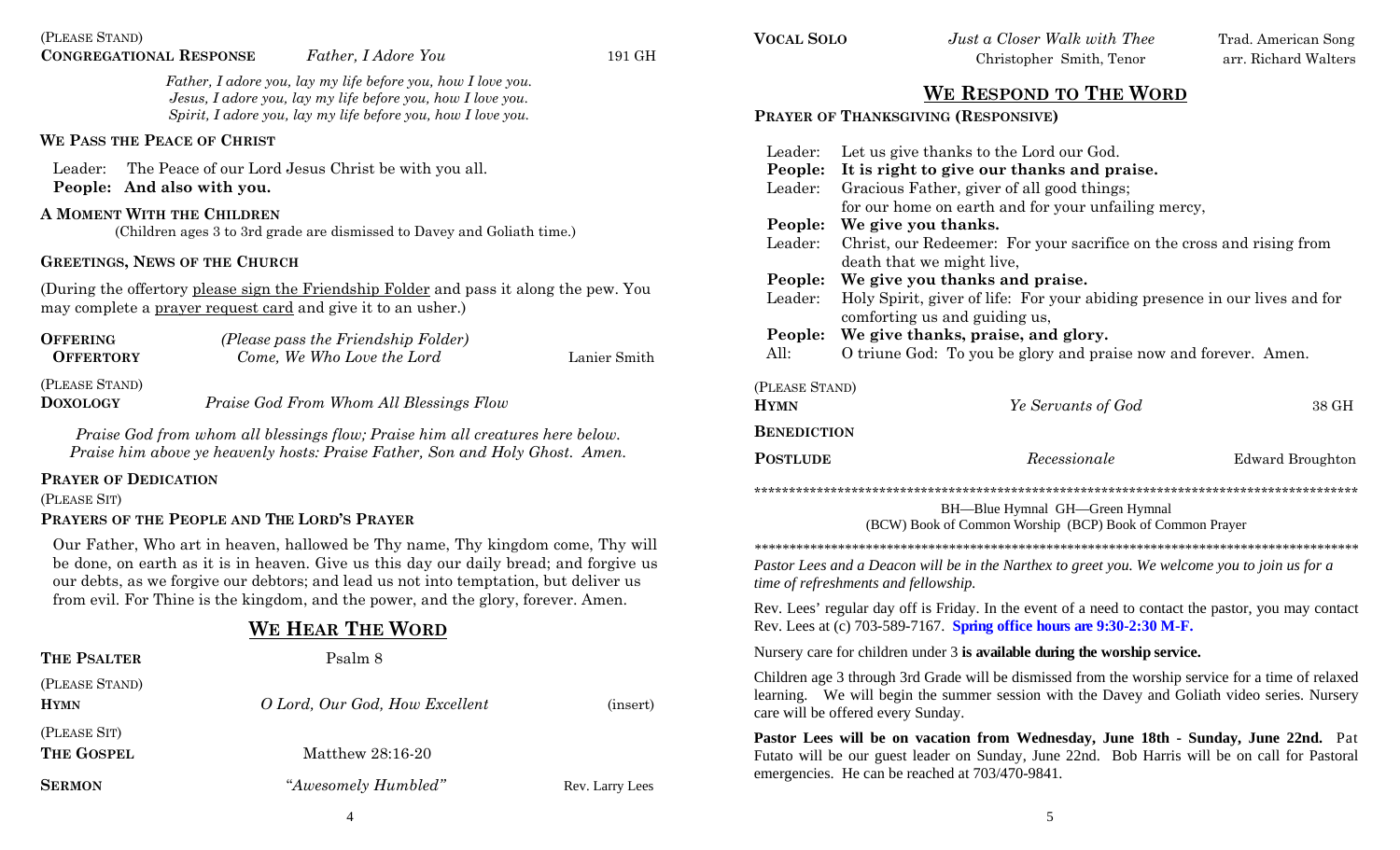# **Psalm for the Day Psalm 8**

 $^{1}$ O Lord, our Sovereign, how majestic is your name in all the earth! You have set your glory above the heavens.

 $^{2}$ Out of the mouths of babes and infants you have founded a bulwark because of your foes, to silence the enemy and the avenger.

 $3$ When I look at your heavens, the work of your fingers, the moon and the stars that you have established;

 $4$ what are human beings that you are mindful of them, mortals that you care for them?

<sup>5</sup>Yet you have made them a little lower than God, and crowned them with glory and honor.

 $^6$ You have given them dominion over the works of your hands; you have put all things under their feet,

 $^7$ all sheep and oxen, and also the beasts of the field,

 ${}^{8}$ the birds of the air, and the fish of the sea, whatever passes along the paths of the seas.  $^{9}$ O Lord, our Sovereign, how majestic is your name in all the earth!

# **Household Prayer: Morning**

God of the living, from whom all blessings flow, I welcome <sup>a</sup> new day with thanksgiving because you have cared for me through the night. Wherever you send me today, whomsoever I meet, be in my going and my meeting. Grant me wisdom to cherish what you give me and generosity to share what I receive. Fill me with the Spirit so that I may show courage, kindness, and <sup>a</sup> sense of humor in the face of the day's hardships. In Christ's peace, may I withhold harsh judgment against those who would do me harm. Show me ways to serve you throughout the day and into the night so that, waking or sleeping, I live for you; in the name of the Son, Jesus Christ. Amen.

# **Household Prayer: Evening**

Ancient of days, these hours of light are passing into darkness. Thank you for being with me. Let me not forget the joys you put in my life today. Send you Spirit to fill my memories with comfort and peace as I prepare for the night. Where I have failed to please you, forgive me for the sake of your Son. If I have been of help to others, let them give thanks to you. May all night songs praise you; may we evening singers rejoice in your eternal glory. And I will celebrate with your whole creation in the name of Jesus Christ when the new day that you are brining dawns. Amen.

 $^{1}$ O Lord, our Sovereign, how majestic is your name in all the earth! You have set your glory above the heavens.

 $^{2}$ Out of the mouths of babes and infants you have founded a bulwark because of your foes, to silence the enemy and the avenger.

 $3$ When I look at your heavens, the work of your fingers, the moon and the stars that you have established;

 $4$ what are human beings that you are mindful of them, mortals that you care for them? <sup>5</sup>Yet you have made them a little lower than God, and crowned them with glory and honor.

 $^6$ You have given them dominion over the works of your hands; you have put all things under their feet,

 $^7$ all sheep and oxen, and also the beasts of the field,

 ${}^{8}$ the birds of the air, and the fish of the sea, whatever passes along the paths of the seas.  $^{9}$ O Lord, our Sovereign, how majestic is your name in all the earth!

# **Household Prayer: Morning**

God of the living, from whom all blessings flow, I welcome <sup>a</sup> new day with thanksgiving because you have cared for me through the night. Wherever you send me today, whomsoever I meet, be in my going and my meeting. Grant me wisdom to cherish what you give me and generosity to share what I receive. Fill me with the Spirit so that I may show courage, kindness, and <sup>a</sup> sense of humor in the face of the day's hardships. In Christ's peace, may I withhold harsh judgment against those who would do me harm. Show me ways to serve you throughout the day and into the night so that, waking or sleeping, I live for you; in the name of the Son, Jesus Christ. Amen.

# **Household Prayer: Evening**

Ancient of days, these hours of light are passing into darkness. Thank you for being with me. Let me not forget the joys you put in my life today. Send you Spirit to fill my memories with comfort and peace as I prepare for the night. Where I have failed to please you, forgive me for the sake of your Son. If I have been of help to others, let them give thanks to you. May all night songs praise you; may we evening singers rejoice in your eternal glory. And I will celebrate with your whole creation in the name of Jesus Christ when the new day that you are brining dawns. Amen.